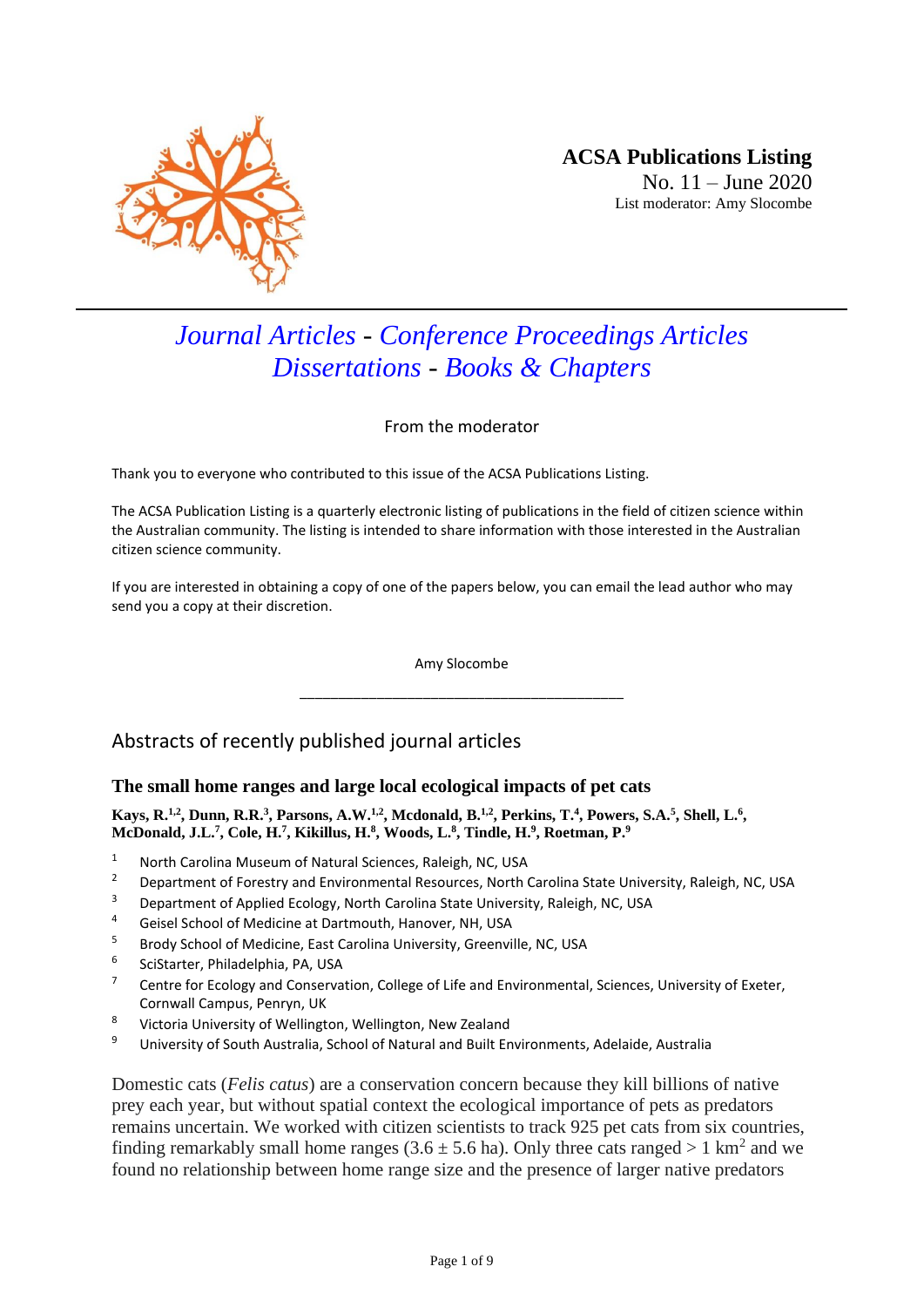(i.e. coyotes, *Canis latrans*). Most (75%) cats used primarily (90%) disturbed habitats. Owners reported that their pets killed an average of 3.5 prey items/month, leading to an estimated ecological impact per cat of 14.2-38.9 prey ha<sup> $-1$ </sup> yr<sup> $-1$ </sup>. This is similar or higher than the per-animal ecological impact of wild carnivores but the effect is amplified by the high density of cats in neighborhoods. As a result, pet cats around the world have an ecological impact greater than native predators but concentrated within  $\sim 100$  m of their homes.

## Published 11 March 2020 in Animal Conservation doi: <https://doi.org/10.1111/acv.12563>

Our collaborators in the US have made this video that explains the paper: <https://youtu.be/SYJATBgQlY0>

## **Estimating the spatial coverage of citizen science for monitoring threatened species**

**Thomas J. Lloyd1,2 , Richard A. Fuller1,2, Jessica L. Oliver<sup>3</sup> , Ayesha I. Tulloch2,4,5 , Megan Barnes 6 , Rochelle Steven1,2,5**

- 1 School of Biological Sciences, University of Queensland, St Lucia, QLD, 4072, Australia
- <sup>2</sup> Centre for Biodiversity and Conservation Science, The University of Queensland, St Lucia, QLD, 4072, Australia
- 3 School of Electrical Engineering and Computer Science, Queensland University of Technology, Brisbane, QLD, 4000, Australia
- 4 School of Life and Environmental Sciences, University of Sydney, Camperdown, NSW, 2006, Australia
- <sup>5</sup> National Environmental Science Programme Threatened Species Hub, University of Queensland, St Lucia, QLD, 4072, Australia
- <sup>6</sup> Biodiversity and Conservation Science, Department of Biodiversity, Conservation and Attractions, Keiran McNamara Conservation Science Centre, 17 Dick Perry Avenue, Kensington, WA, 6151, Australia

Monitoring threatened species is vital for effective conservation, and citizen science can fill information gaps where professionally derived monitoring data are unavailable or guide where further survey efforts may be warranted. Yet the geographic and taxonomic coverage of citizen science projects is poorly understood. Using a snapshot in time approach, we reviewed citizen science monitoring and survey projects in Australia in 2017 and identified 133 projects contributing to threatened species monitoring or conservation action in both terrestrial and marine environments. Most projects (61%) are relevant for 10 or fewer threatened species. Relevant citizen science projects tend to be concentrated along the more densely populated eastern and south-western coasts, while relatively few projects occur in northern regions of Australia. Our findings show a high convergence between citizen science project densities and threatened species richness in many terrestrial areas, although they also highlight areas with potential to expand citizen science, and indicate areas where professional monitoring is unlikely to be augmented by citizen science.

Published online 5 April 2020 in Global Ecology and Conservation Volume 23 doi: <https://doi.org/10.1016/j.gecco.2020.e01048>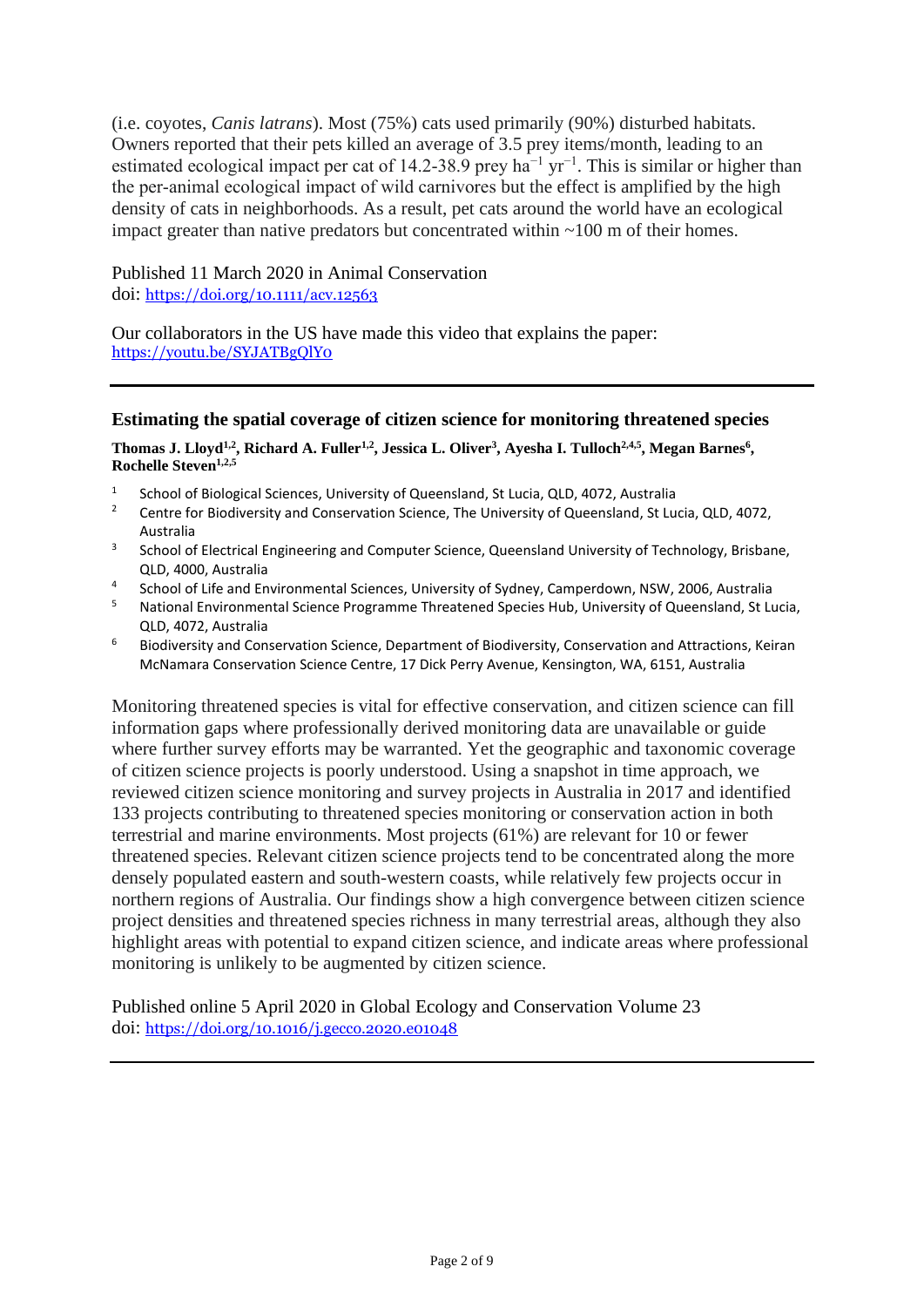# **Sustaining Citizen Science beyond an Emergency**

## **Cobi Calyx1,2**

- <sup>1</sup> Centre for Social Impact, UNSW Sydney, Sydney 2052, Australia<br><sup>2</sup> Climate and Sustainability Policy Bosoarch Group, Elinders Unive
- <sup>2</sup> Climate and Sustainability Policy Research Group, Flinders University, Adelaide 5042, Australia

This commentary explores lessons learned about aspects of citizen science sustainability, such as open data reuse after a project ends or after the urgency of a disaster. It is framed to be consistent with emerging research about how the 2020 pandemic relates to the sustainable development goals (SDGs). It argues for the importance of open data in citizen science, both in platform design and in citizen science outputs, to support sustainability beyond a funding cycle or emergency. This commentary discusses open datasets developed during the Ebola outbreak response in 2014 and the role of collaborative repositories in enabling uses beyond a single project. How citizen scientists can creatively contribute in ways aligned with humanitarian disaster response aims is explored.

Published 2 June 2020 in Sustainability 12(11), 4522 doi: <https://doi.org/10.3390/su12114522>

## **Conservation value of a subtropical reef in south-eastern Queensland, Australia, highlighted by citizen-science efforts**

**Monique G. G. Grol1,2,3,13, Julie Vercelloni1,4, Tania M. Kenyon1,4,5, Elisa Bayraktarov1,6, Cedric P. van den Berg1,7, , Daniel Harris9,10, Jennifer A. Loder1,3,11, Morana Mihaljević1,10,12, Phebe I. Rowland<sup>1</sup> and Chris M. Roelfsema1,9,10**

- <sup>1</sup> UniDive, The University of Queensland Underwater Club, 159 Sir William MacGregor Drive, Saint Lucia, Qld 4072, Australia.
- <sup>2</sup> CoralWatch, Queensland Brain Institute, The University of Queensland, QBI Building 79, Research Road, Saint Lucia, Qld 4072, Australia.
- <sup>3</sup> Reef Citizen Science Alliance, Conservation Volunteers Australia, Ballarat, PO Box 423, Vic 3353, Australia.
- <sup>4</sup> Australian Research Council Centre of Excellence for Coral Reef Studies, James Cook University, Sir George Fisher Research Building, Townsville, Qld 4811, Australia.
- <sup>5</sup> Marine Spatial Ecology Lab, School of Biological Sciences, The University of Queensland, Goddard Building 8, University Dr, Saint Lucia, Qld 4072, Australia.
- <sup>6</sup> Centre for Biodiversity and Conservation Science, The University of Queensland, Goddard Building 8, University Dr, Saint Lucia, Qld 4072, Australia.
- <sup>7</sup> Visual Ecology Lab, School of Biological Sciences, The University of Queensland, Goddard Building 8, University Dr, Saint Lucia, Qld 4072, Australia.
- 8 Sensory Neurophysiology Lab, Queensland Brain Institute, The University of Queensland, QBI Building 79, Research Road, Saint Lucia, Qld 4072, Australia.
- <sup>9</sup> Remote Sensing Research Centre, School of Earth and Environmental Sciences, The University of Queensland, Chamberlain Building 35, Campbell Rd, Saint Lucia, Qld 4072, Australia.
- <sup>10</sup> School of Earth and Environmental Sciences, The University of Queensland, Chamberlain Building 35, Campbell Rd, Saint Lucia, Qld 4072, Australia.
- 11 Reef Check Australia, Brisbane, 1/377 Montague Road, West End, Qld 4101, Australia.<br>12 Sejange Jah UZH, University of Zurich Winterthurerstrace 100, CH 8057 Zurich, Switz
- <sup>12</sup> Science Lab UZH, University of Zurich, Winterthurerstrasse 190, CH-8057 Zurich, Switzerland.<br><sup>13</sup> Corresponding author. Email: mgggrol@botmail.com
- Corresponding author. Email: [mgggrol@hotmail.com](mailto:mgggrol@hotmail.com)

Subtropical reefs are important habitats for many marine species and for tourism and recreation. Yet, subtropical reefs are understudied, and detailed habitat maps are seldom available. Citizen science can help fill this gap, while fostering community engagement and education. In this study, 44 trained volunteers conducted an ecological assessment of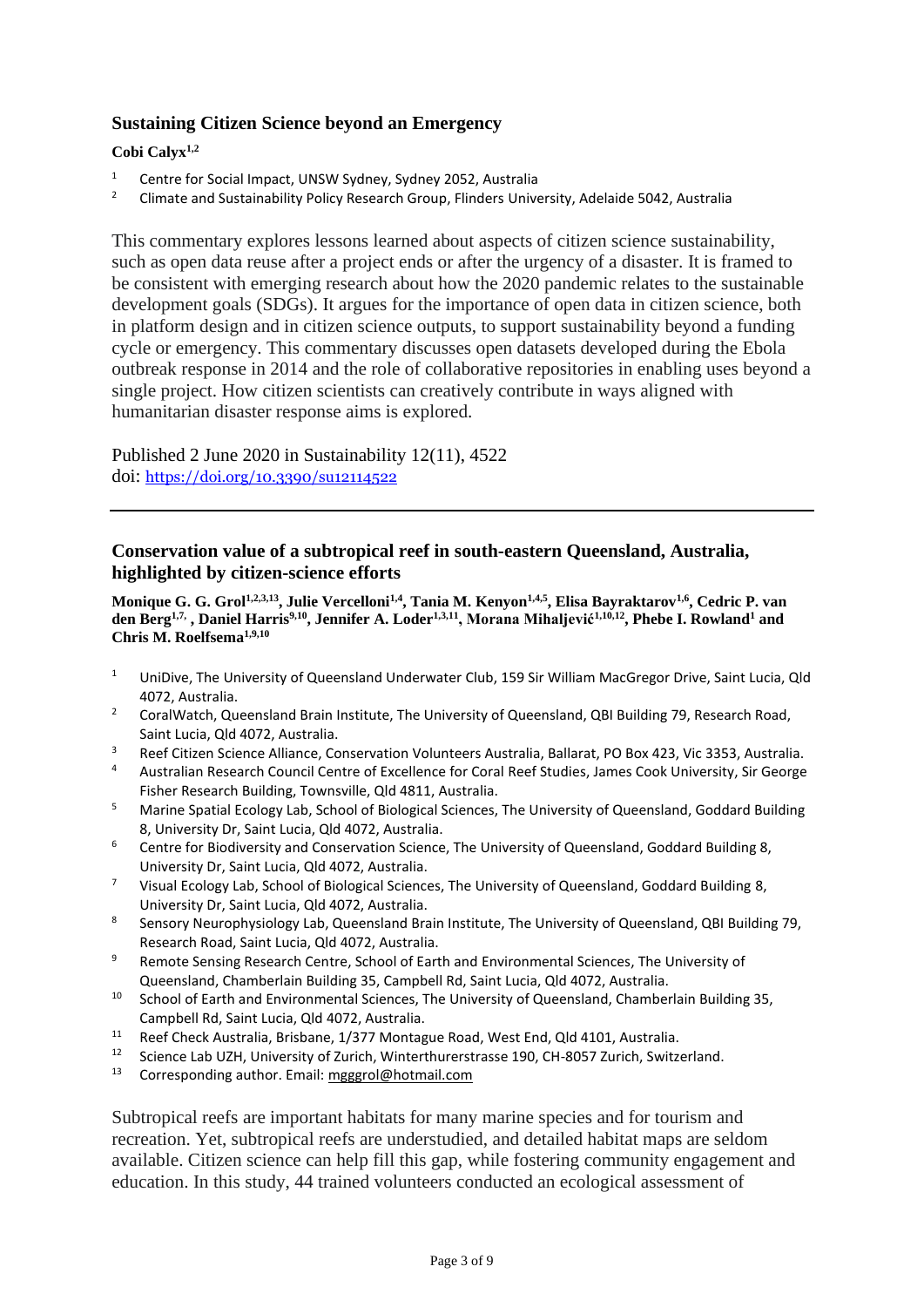subtropical Flinders Reef using established Reef Check and CoralWatch protocols. In 2017, 10 sites were monitored to provide comprehensive information on reef communities and to estimate potential local drivers of coral community structure. A detailed habitat map was produced by integrating underwater photos, depth measurements, wave-exposure modelling and satellite imagery. Surveys showed that coral cover ranged from 14% to 67%. Site location and wave exposure explained 47% and 16% respectively, of the variability in coral community composition. Butterflyfishes were the most abundant fish group, with few invertebrates being observed during the surveys. Reef impacts were three times lower than on other nearby subtropical reefs. These findings can be used to provide local information to spatial management and Marine Park planning. To increase the conservation benefits and to maintain the health of Flinders Reef, we recommend expanding the current protection zone from 500- to a 1000-m radius.

Published online 22 May 2020 in Marine and Freshwater Research doi: <https://doi.org/10.1071/MF19170>

## **The heterobranch sea slugs of Lord Howe Island, NSW, Australia (Mollusca: Gastropoda)**

**Matt J. Nimbs1,2 , Ian Hutton<sup>3</sup>, Tom R. Davis2,4 , Meryl F. Larkin1,2 and Stephen D.A. Smith1,2**

- <sup>1</sup> National Marine Science Centre, Southern Cross University, Bay Drive, Coffs Harbour, NSW 2450 Australia
- <sup>2</sup> Marine Ecology Research Centre, Southern Cross University, Lismore, NSW 2480, Australia<br><sup>3</sup> Lord Howe Island Museum, Lagoon Rd & Middle Beach Rd, Lord Howe Island, NSW 2898
- Lord Howe Island Museum, Lagoon Rd & Middle Beach Rd, Lord Howe Island, NSW 2898, Australia
- <sup>4</sup> Fisheries Research, NSW Department of Primary Industries, PO Box 4321, Coffs Harbour, NSW 2450, Australia

The distribution of heterobranch sea slugs is generally poorly documented at a regional scale. Thus, it is currently difficult to quantify biodiversity, identify endemic and invasive species, and track range shifts at scales relevant to conservation management. For Lord Howe Island, which lies ~600 km east of the New South Wales (NSW) mid-north coast, data from a range of taxa indicate high biodiversity and endemism, but this has not been examined for heterobranch sea slugs. To address this deficit, we collated occurrence data on sea slugs from both private and public sources, including museum records, scientific literature, field guides and citizen science activities. A total of 186 nominal (formally described) species in 82 genera and 31 families were identified from intertidal and subtidal habitats. Of these, two species are endemic to Lord Howe Island, two have not been recorded elsewhere in Australia, and 28 have not been recorded on the mainland coast of NSW. These results support studies of other taxa suggesting that the relative isolation of the island has facilitated the development of diverse and unique assemblages. However, this isolation is moderated by larval transport from surrounding regions, resulting in considerable overlap of the species pool with the mainland coast of NSW and tropical areas to the north.

Published 15 June 2020 in Proceedings of the Royal Society of Victoria 132(1) 12-41 Doi:<https://doi.org/10.1071/RS20002>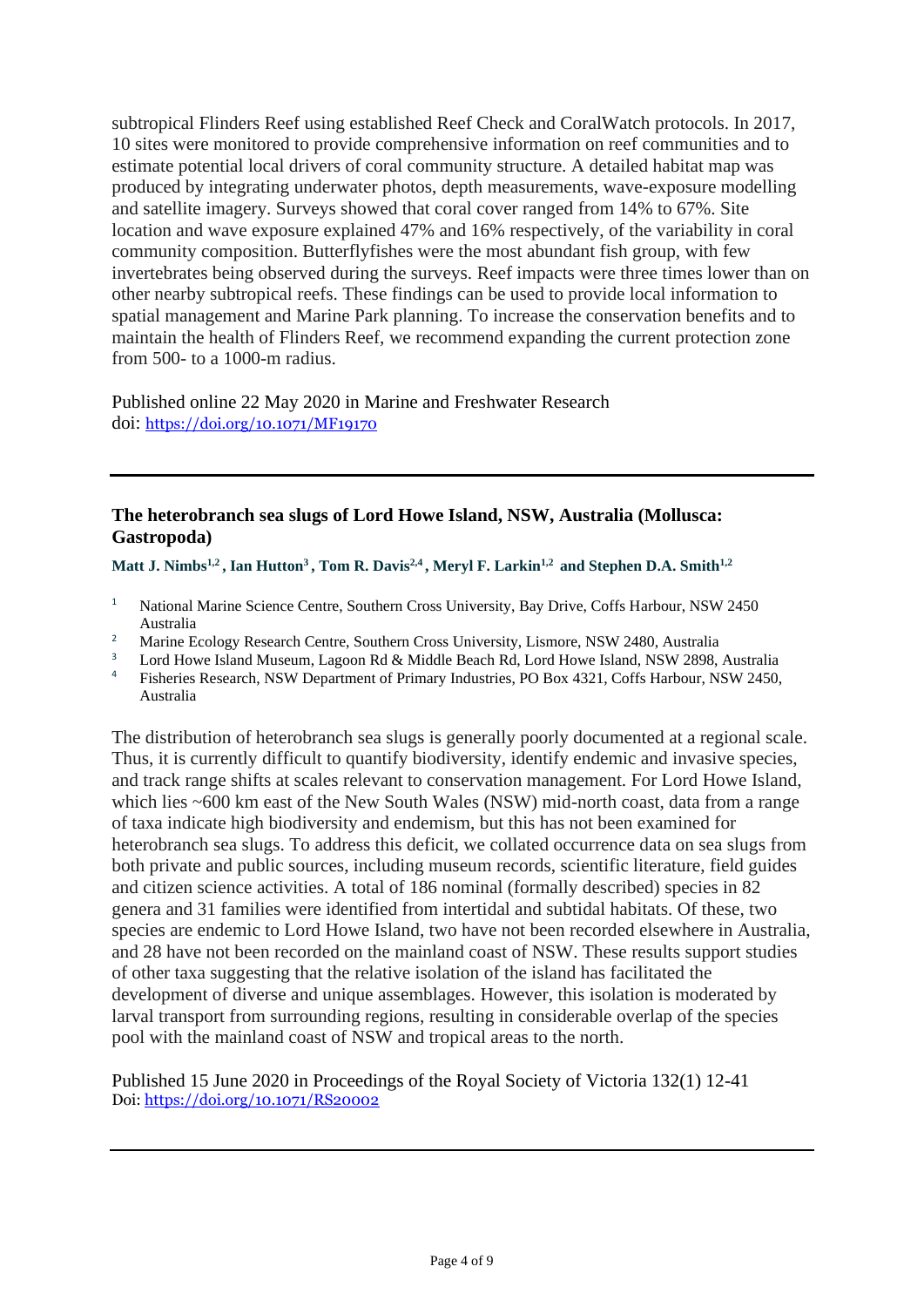## **Mapping citizen science contributions to the UN sustainable development goals**

[Dilek Fraisl](https://link.springer.com/article/10.1007/s11625-020-00833-7#auth-1)<sup>1,2</sup>, Jillian [Campbell](https://link.springer.com/article/10.1007/s11625-020-00833-7#auth-2)<sup>3</sup>, [Linda See](https://link.springer.com/article/10.1007/s11625-020-00833-7#auth-3)<sup>1,</sup>, [Uta Wehn](https://link.springer.com/article/10.1007/s11625-020-00833-7#auth-4)<sup>4</sup>, [Jessica Wardlaw](https://link.springer.com/article/10.1007/s11625-020-00833-7#auth-5)<sup>5</sup>, [Margaret Gold](https://link.springer.com/article/10.1007/s11625-020-00833-7#auth-6)<sup>6</sup>, Inian [Moorthy](https://link.springer.com/article/10.1007/s11625-020-00833-7#auth-7)<sup>1</sup>, [Rosa Arias](https://link.springer.com/article/10.1007/s11625-020-00833-7#auth-8)<sup>7</sup>, [Jaume Piera](https://link.springer.com/article/10.1007/s11625-020-00833-7#auth-9)<sup>8</sup>, [Jessica L. Oliver](https://link.springer.com/article/10.1007/s11625-020-00833-7#auth-10)<sup>9,10</sup>, [Joan Masó](https://link.springer.com/article/10.1007/s11625-020-00833-7#auth-11)<sup>11</sup>, [Marianne Penker](https://link.springer.com/article/10.1007/s11625-020-00833-7#auth-12)<sup>2</sup> & Steffen **[Fritz](https://link.springer.com/article/10.1007/s11625-020-00833-7#auth-13)<sup>1</sup>**

- <sup>1</sup> Ecosystem Services and Management Program, International Institute for Applied Systems Analysis (IIASA), Schlossplatz 1, Laxenburg, Austria
- <sup>2</sup> University of Natural Resources and Life Sciences (BOKU), Vienna, Austria
- <sup>3</sup> UN Environment Programme (UNEP), Nairobi, Kenya
- 4 IHE Delft Institute for Water Education, Westvest 7, 2611 AX, Delft, The Netherlands
- <sup>5</sup> Natural History Museum, Cromwell Road, South Kensington, London, SW7 5BD, UK<br><sup>6</sup> European Citizen Science, Association (ECSA), Museum fiir Noturlunde Berlin, Involvi
- <sup>6</sup> European Citizen Science Association (ECSA), Museum für Naturkunde Berlin, Invalidenstraße 43, 10115, Berlin, Germany
- 7 Ibercivis Foundation, Campus Río Ebro, Edificio I+D, C/Mariano Esquillor, s/n, 50018, Zaragoza, Spain
- 8 Institute of Marine Sciences (ICM-CSIC), Passeig Marítim de la Barceloneta 37-49, 08003, Barcelona, Spain
- <sup>9</sup> School of Electrical Engineering and Computer Science, Queensland University of Technology, 2 George St, Brisbane, QLD, 4000, Australia
- <sup>10</sup> Australian Citizen Science Association (ACSA), University of Sydney, City Road, Darlington NSW, Camperdown, 2006, Australia
- <sup>11</sup> Grumets Research Group. CREAF. Edifici C, Universitat Autònoma de Barcelona, 08193, Bellaterra, Catalonia, Spain

The UN Sustainable Development Goals (SDGs) are a vision for achieving a sustainable future. Reliable, timely, comprehensive, and consistent data are critical for measuring progress towards, and ultimately achieving, the SDGs. Data from citizen science represent one new source of data that could be used for SDG reporting and monitoring. However, information is still lacking regarding the current and potential contributions of citizen science to the SDG indicator framework. Through a systematic review of the metadata and work plans of the 244 SDG indicators, as well as the identification of past and ongoing citizen science initiatives that could directly or indirectly provide data for these indicators, this paper presents an overview of where citizen science is already contributing and could contribute data to the SDG indicator framework. The results demonstrate that citizen science is "already contributing" to the monitoring of 5 SDG indicators, and that citizen science "could contribute" to 76 indicators, which, together, equates to around 33%. Our analysis also shows that the greatest inputs from citizen science to the SDG framework relate to SDG 15 Life on Land, SDG 11 Sustainable Cities and Communities, SDG 3 Good Health and Wellbeing, and SDG 6 Clean Water and Sanitation. Realizing the full potential of citizen science requires demonstrating its value in the global data ecosystem, building partnerships around citizen science data to accelerate SDG progress, and leveraging investments to enhance its use and impact.

Published 2 July 2020 in Sustainability Science (2020) Doi:<https://link.springer.com/article/10.1007/s11625-020-00833-7>

# **Productivity, resource efficiency and financial savings: an investigation of the current capabilities and potential of South Australian home food gardens**

#### **Georgia Csortan<sup>1</sup> , [James Ward](https://link.springer.com/article/10.1007/s11625-020-00833-7#auth-2)<sup>1</sup> and Philip Roetman<sup>1</sup>**

<sup>1</sup> School of Natural & Built Environments, University of South Australia, Adelaide, South Australia, Australia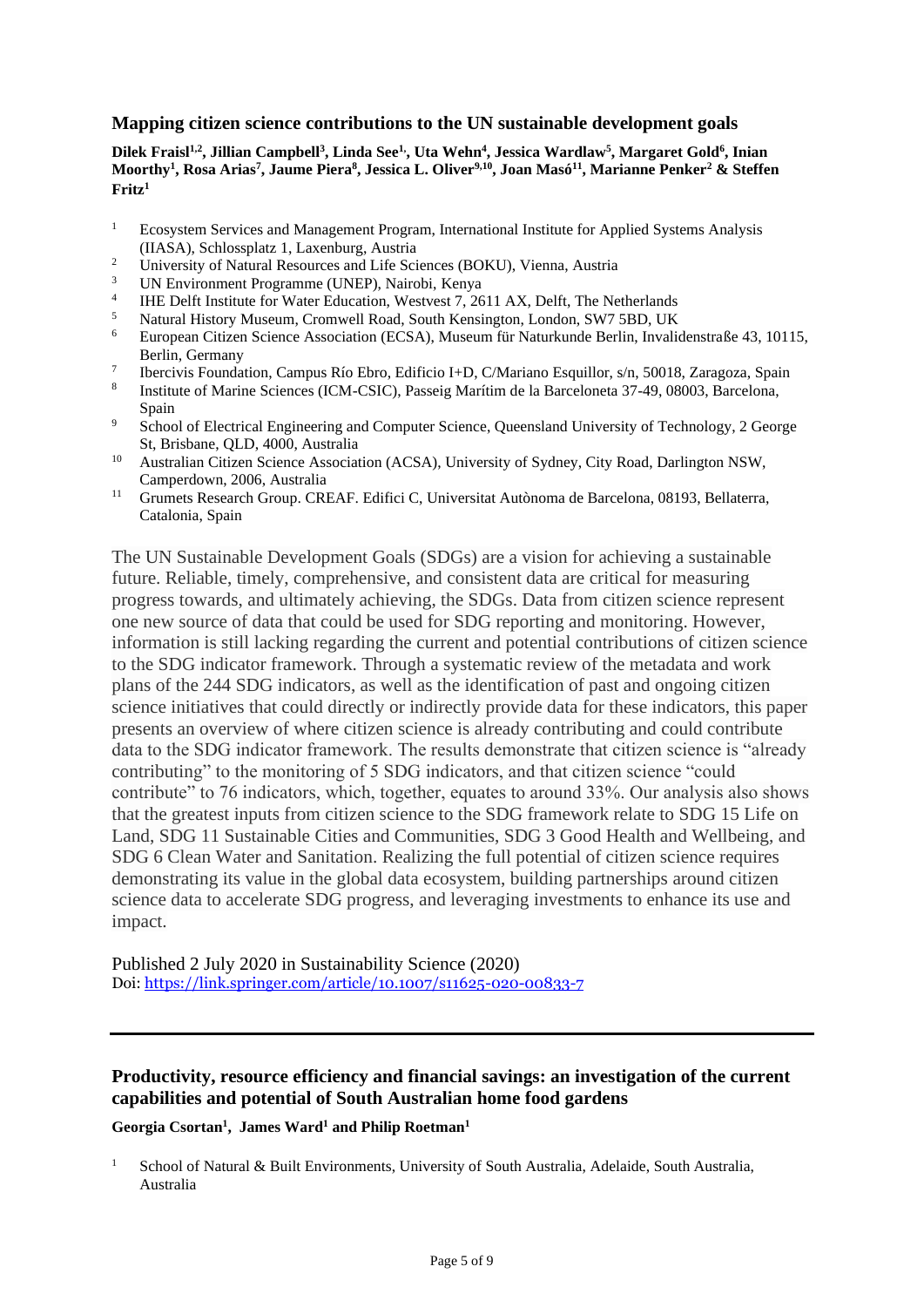As the dominant form of urban agriculture (UA) in Australia, existing home food gardens potentially represent a significant resource in the context of future urban food security and sustainability. However, a severe lack of in-field data has hindered our understanding of the form and function of home food gardens which in turn may hinder innovation and improvement. We investigated the productivity, resource efficiency and potential financial savings of home food gardens in South Australia. A group of 34 citizen science participants measured and recorded inputs and outputs from their gardens. Inputs included time spent on various gardening activities, financial costs, and water use. Outputs included crop yields, from which retail value and nutritional content were then derived. The paper outlines a fielddemonstrated, comprehensive methodology for continued and consistent data collection for all forms of UA. We found smaller gardens to be more intensive than larger gardens, requiring higher inputs, but also returning higher outputs per unit area. Both productivity and resource efficiency varied among the gardens, and labour requirements were significantly lower than previously estimated. Water use efficiency of the gardens were calculated and found to have comparable water use efficiency to commercial horticulture. Of the gardens involved, we calculated that 65% should break even in five or less years and save money. After applying a minimum wage almost one in five gardens were financially viable. The results represent the most comprehensive measurements on home food gardens to date, and allow practical, evidence-based recommendations for diversification, time saving and smart irrigation practices to improve garden productivity and enhance the viability of UA.

Published 14 April 2020 in PLoS ONE 15(4) Doi: <https://doi.org/10.1371/journal.pone.0230232>

# **An Evaluation of Citizen Science Smartphone Apps for Inland Water Quality Assessment**

#### **Tim J. Malthus<sup>1</sup> , [Renee Ohmsen](https://link.springer.com/article/10.1007/s11625-020-00833-7#auth-2)<sup>2</sup> and Hendrik J. van der Woerd<sup>3</sup>**

- <sup>1</sup> Coastal Sensing and Modelling Group, Coasts Program, CSIRO Oceans and Atmosphere, QLD, Australia
- <sup>2</sup> School of Earth and Environmental Sciences, University of Queensland, QLD, Australia
- 3 Institute for Environmental Studies (IVM), VU University, Amsterdam, The Netherlands

Rapid and widespread monitoring of inland and coastal water quality occurs through the use of remote sensing and near-surface water quality sensors. A new addition is the development of smartphone applications (Apps) to measure and record surface reflectance, water color and water quality parameters. In this paper, we present a field study of the HydroColor (HC, measures RGB reflectance and suspended particulate matter (SPM)) and EyeOnWater (EoW, determines the Forel–Ule scale—an indication to the visual appearance of the water surface) smartphone Apps to evaluate water quality for inland waters in Eastern Australia. The Brisbane river, multiple lakes and reservoirs and lagoons in Queensland and New South Wales were visited; hyperspectral reflection spectra were collected and water samples were analysed in the laboratory as reference. Based on detailed measurements at 32 sites, covering inland waters with a large range in sediment and algal concentrations, we find that both water quality Apps are close, but not quite on par with scientific spectrometers. EoW is a robust application that manages to capture the color of water with accuracy and precision. HC has great potential, but is influenced by errors in the observational procedure and errors in the processing of images in the iPhone. The results show that repeated observations help to reduce the effects of outliers, while implementation of camera response functions and processing should help to reduce systematic errors. For both Apps, no universal conversion to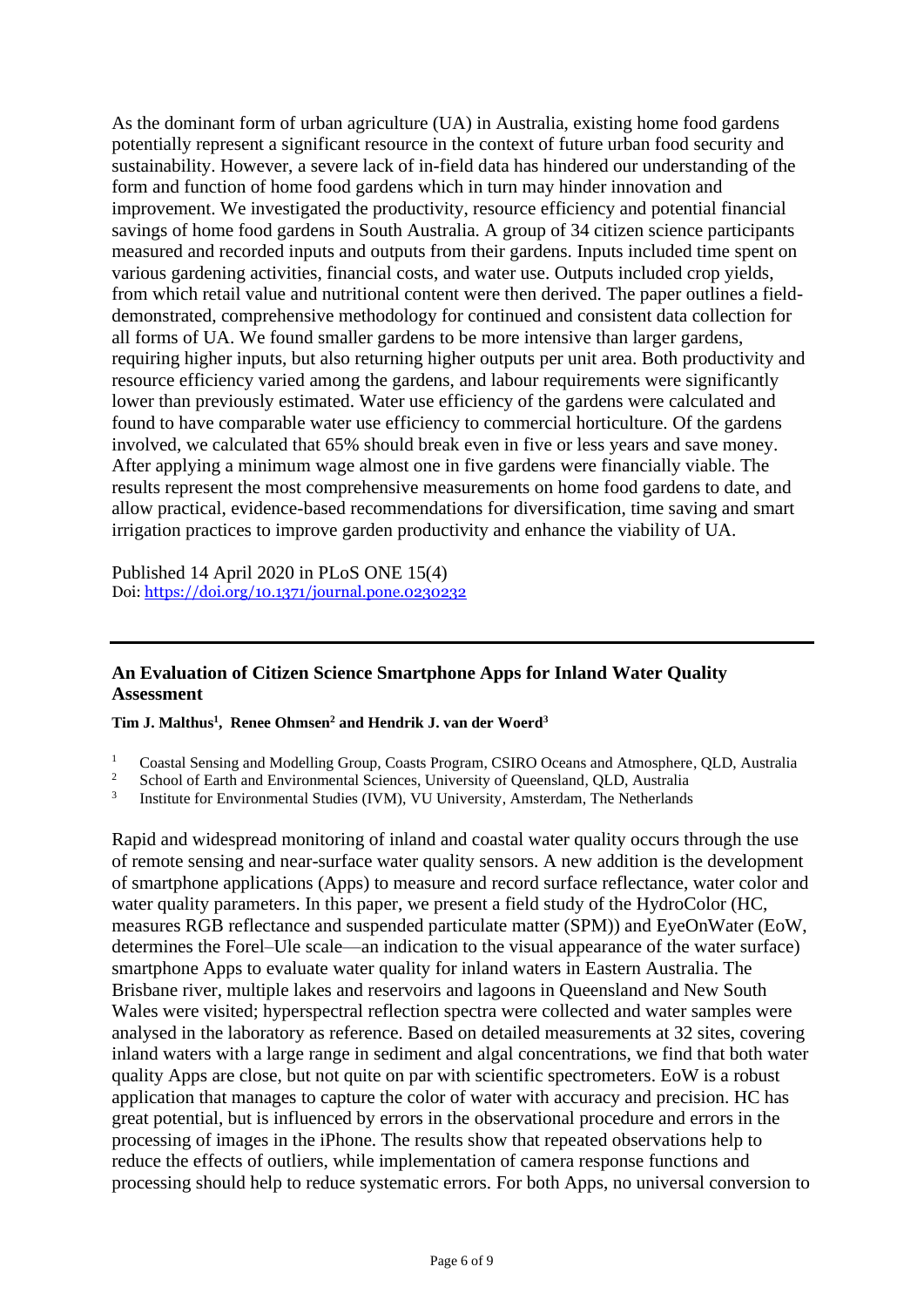water quality composition is established, and we conclude that: (1) replicated measurements are useful; (2) color is a reliable monitoring parameter in its own right but it should not be used for other water quality variables, and; (3) tailored algorithms to convert reflectance and color to composition could be developed for lakes individually.

Published 15 May 2020 in Remote Sensing 2020, 12(10), 1578 doi: <https://doi.org/10.3390/rs12101578>

**Survival of native seedlings planted by volunteers: The Lower Cotter, ACT case study Sarah Hnatiuk<sup>1</sup> , Ian Rayner<sup>1</sup> , Matthew Brookhouse<sup>2</sup> and David Freudenberger<sup>2</sup>**

<sup>1</sup> Greening Australia, Kubura Pl, Aranda, ACT, Australia<sup>2</sup>

<sup>2</sup> Fenner School of Environment and Society, Australian National University, Canberra, ACT, Australia

Volunteer labour is often used for planting native seedlings for revegetation projects. The survival of such plantings is seldom monitored and reported. The overall survival of seedlings at three years of age was assessed for eight years of plantings established by nearly 15,000 volunteers in the Lower Cotter River catchment in the Australian Capital Territory. Mean survival was 66.8% across all years. We conclude that volunteers can be effectively integrated into large‐scale revegetation projects if they are well trained and organised.

Published 1 May 2020 in Ecological Management & Restoration (2020) **21**, 151-154 <https://doi.org/10.1111/emr.12410>

# Abstracts of recently published Conference Papers

# **Exploration of Aural & Visual Media About Birds Informs Lessons for Citizen Science Design**

\_\_\_\_\_\_\_\_\_\_\_\_\_\_\_\_\_\_\_\_\_\_\_\_\_\_\_\_\_\_\_\_\_\_\_\_\_\_\_\_\_\_

**Jessica L. Oliver<sup>1</sup> , Margot Brereton<sup>1</sup> , Selen Turkay<sup>1</sup> , David M. Watson<sup>2</sup> , Paul Roe<sup>1</sup>**

- <sup>1</sup> Queensland University of Technology, Brisbane, QLD, Australia
- <sup>2</sup> Charles Sturt University, Albury, NSW, Australia

Acoustic sensing has been hailed as a game-changer for detecting furtive wildlife, but uptake has been constrained by the laborious process of reviewing resultant torrents of audio data. To inform the design of interactive interfaces for reviewing audio recordings, we explored how people interact with aural and visual media about birds. We observed how twelve participants with different levels of interest in birds engaged with vocalization recordings, visualizations of bird calls, photographs, and range maps of three species. By conducting thematic analysis, we identified a variety of Challenges of Exploration and Benefits of a Media Assortment. We contribute lessons for designing to Bridge Knowledge & Context and to Facilitate Long-term Engagement with audio in ways that are fun, accessible, and informative. We provide explicit guidance for designers to diversify how citizen scientists interact with nature through audio as they move from engagement to conservation action.

Published in Proceedings of the 2020 ACM on Designing Interactive Systems Conference (DIS '20) Pages 1687–1700 Doi: <https://doi.org/10.1145/3357236.3395478>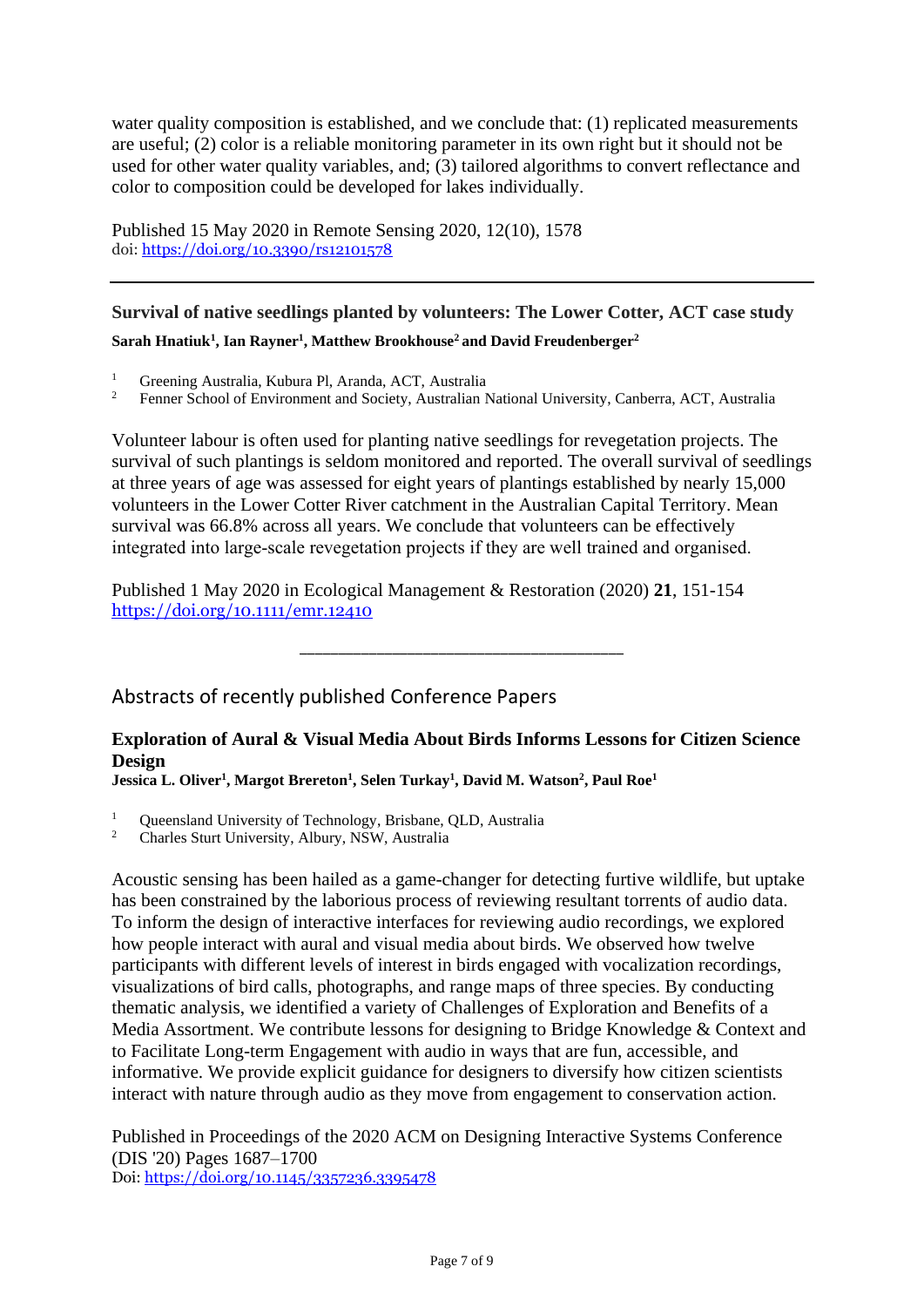## **Citizen Science: a tool for ecology, conservation and science communication**

#### **Dr Katie Irvine1,2, Dr Ayesha Tulloch3,4**

- <sup>1</sup> The University of Adelaide, Waite Campus, Urrbrae, South Australia, Australia<br><sup>2</sup> TEDN Fescustory Research Infrastructure, University of Queensland, St. Lucia, A
- <sup>2</sup> TERN Ecosystem Research Infrastructure, University of Queensland, St Lucia, Australia
- 3 School of Life and Environmental Sciences, The University of Sydney, Sydney, NSW, Australia
- 4 School of Biological Sciences, The University of Queensland, Brisbane, Queensland, Australia

Australia is a big country. Despite our best efforts, scientists and practitioners simply can't get to every place in Australia to survey, monitor or manage biodiversity. Citizen science is growing in popularity in Australia as a method for monitoring and sometimes managing biodiversity and other environmental variables at temporal and spatial scales that would not be possible otherwise. Citizen science provides a fantastic way for researchers and scientific institutions to 'open the door' to nonscientists and facilitate community education and engagement in limitless ways. Citizen science projects can provide examples of the best of science communication, the media love citizen science stories, and by definition the public are passionate and involved.Ongoing challenges for implementing successful citizen science programs include perceived risks with data quality, community willingness and capacity to engage, and return on investment. This symposium will showcase new tools, techniques and methods of citizen science data collection and analysis. Through different case studies, we highlight the benefits and challenges of different citizen science approaches and programs for building ecological knowledge, informing biodiversity management decisions, facilitating education, and fostering community engagement with nature.

Themes to explore:

- Key factors in successful projects which engage, educate and enrich community members while also delivering data that is useful for scientific research and/or planning and policy.
- Recent growth in the popularity of citizen science can largely be attributed to technology. Mobile apps and online training and support allows scientists to design and implement monitoring protocols.
- What can we do as citizen science practitioners and participants to instil confidence in the research and academic community that citizen science derived data is suitable for informing research and management?

While citizen science is not an appropriate tool for all ecological studies or researchers, it has many varied uses and we believe there is an appetite in the ecological community for information on how citizen science is useful to individuals or labs for data gathering and community education and outreach. Citizen science can formalise community input to scientific studies; public opinion and interpretation is highly valuable for ecological studies, and the expertise of amateur naturalists is often an untapped or underutilised resource. Citizen scientists can provide rapid and broadscale assistance to researchers and practitioners when faced with sudden environmental or anthropogenic change that needs an urgent response.